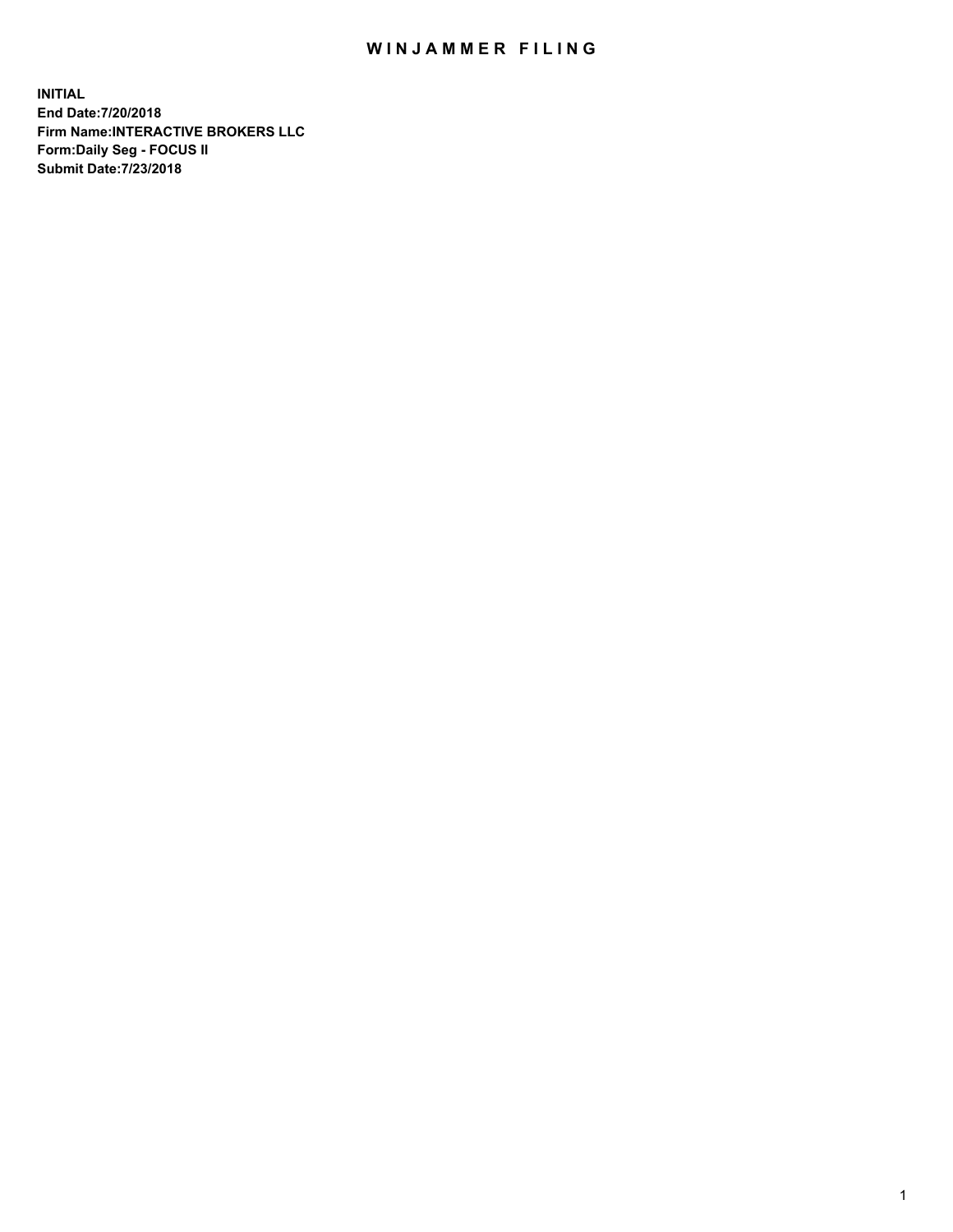**INITIAL End Date:7/20/2018 Firm Name:INTERACTIVE BROKERS LLC Form:Daily Seg - FOCUS II Submit Date:7/23/2018 Daily Segregation - Cover Page**

| Name of Company                                                                                                                                                                                                                                                                                                                | <b>INTERACTIVE BROKERS LLC</b>                                                                  |
|--------------------------------------------------------------------------------------------------------------------------------------------------------------------------------------------------------------------------------------------------------------------------------------------------------------------------------|-------------------------------------------------------------------------------------------------|
| <b>Contact Name</b>                                                                                                                                                                                                                                                                                                            | <b>James Menicucci</b>                                                                          |
| <b>Contact Phone Number</b>                                                                                                                                                                                                                                                                                                    | 203-618-8085                                                                                    |
| <b>Contact Email Address</b>                                                                                                                                                                                                                                                                                                   | jmenicucci@interactivebrokers.c<br>om                                                           |
| FCM's Customer Segregated Funds Residual Interest Target (choose one):<br>a. Minimum dollar amount: ; or<br>b. Minimum percentage of customer segregated funds required:% ; or<br>c. Dollar amount range between: and; or<br>d. Percentage range of customer segregated funds required between: % and %.                       | $\overline{\mathbf{0}}$<br>$\overline{\mathbf{0}}$<br>155,000,000 245,000,000<br>0 <sub>0</sub> |
| FCM's Customer Secured Amount Funds Residual Interest Target (choose one):<br>a. Minimum dollar amount: ; or<br>b. Minimum percentage of customer secured funds required:%; or<br>c. Dollar amount range between: and; or<br>d. Percentage range of customer secured funds required between:% and%.                            | <u>0</u><br>$\overline{\mathbf{0}}$<br>80,000,000 120,000,000<br>0 <sub>0</sub>                 |
| FCM's Cleared Swaps Customer Collateral Residual Interest Target (choose one):<br>a. Minimum dollar amount: ; or<br>b. Minimum percentage of cleared swaps customer collateral required:% ; or<br>c. Dollar amount range between: and; or<br>d. Percentage range of cleared swaps customer collateral required between:% and%. | $\overline{\mathbf{0}}$<br>$\underline{\mathbf{0}}$<br>0 <sub>0</sub><br>0 <sub>0</sub>         |

Attach supporting documents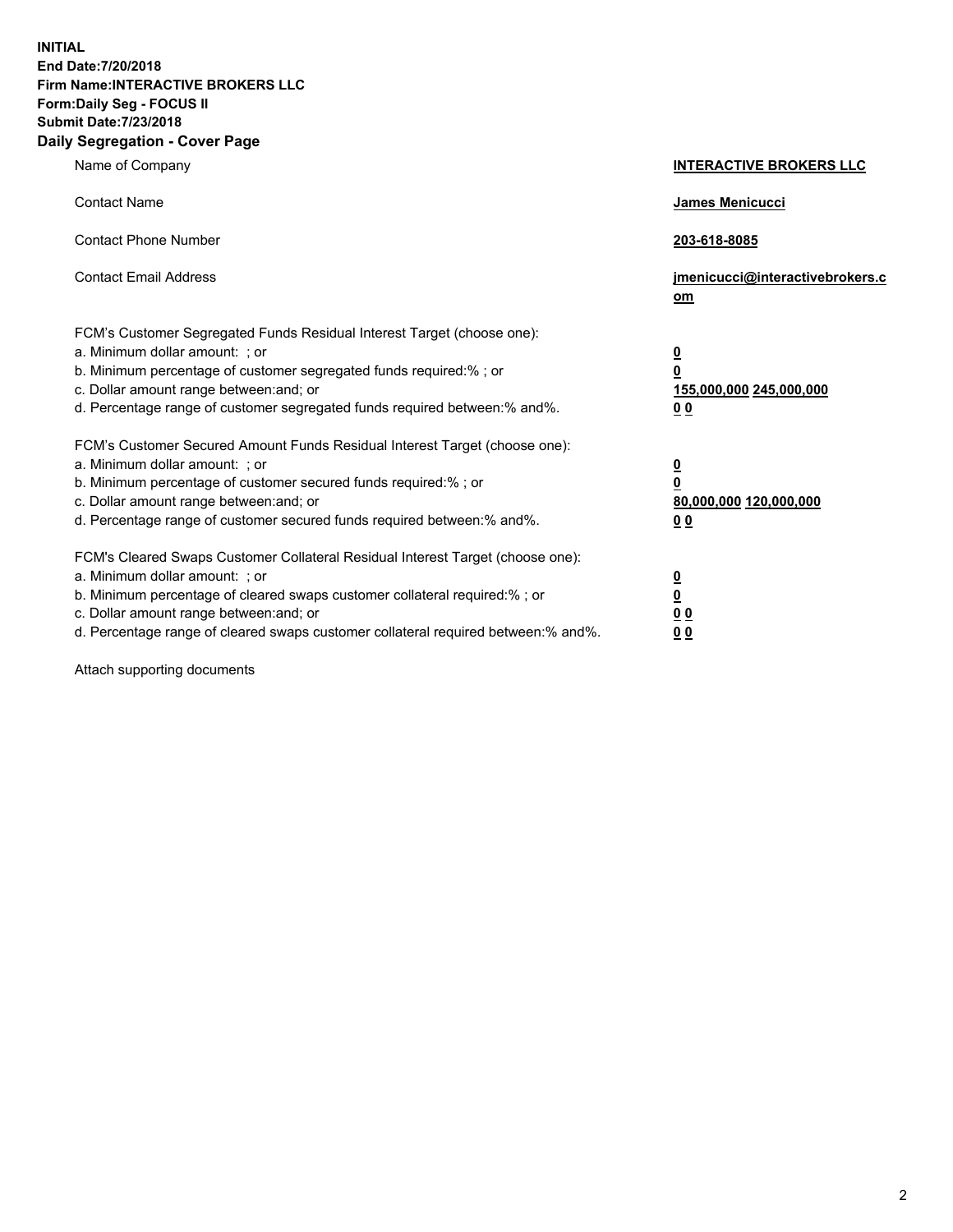## **INITIAL End Date:7/20/2018 Firm Name:INTERACTIVE BROKERS LLC Form:Daily Seg - FOCUS II Submit Date:7/23/2018 Daily Segregation - Secured Amounts**

|                | Daily Ocglegation - Occuled Aniounts                                                                       |                                        |
|----------------|------------------------------------------------------------------------------------------------------------|----------------------------------------|
|                | Foreign Futures and Foreign Options Secured Amounts                                                        |                                        |
|                | Amount required to be set aside pursuant to law, rule or regulation of a foreign                           | $0$ [7305]                             |
|                | government or a rule of a self-regulatory organization authorized thereunder                               |                                        |
| $\mathbf{1}$ . | Net ledger balance - Foreign Futures and Foreign Option Trading - All Customers                            |                                        |
|                | A. Cash                                                                                                    | 444, 137, 594 [7315]                   |
|                | B. Securities (at market)                                                                                  | $0$ [7317]                             |
| 2.             | Net unrealized profit (loss) in open futures contracts traded on a foreign board of trade                  | -13,736,317 [7325]                     |
| 3.             | Exchange traded options                                                                                    |                                        |
|                | a. Market value of open option contracts purchased on a foreign board of trade                             | 399,959 [7335]                         |
|                | b. Market value of open contracts granted (sold) on a foreign board of trade                               | -67,136 [7337]                         |
| 4.             | Net equity (deficit) (add lines 1.2. and 3.)                                                               | 430,734,100 [7345]                     |
| 5.             | Account liquidating to a deficit and account with a debit balances - gross amount                          | 16,960 [7351]                          |
|                | Less: amount offset by customer owned securities                                                           | 0 [7352] 16,960 [7354]                 |
| 6.             | Amount required to be set aside as the secured amount - Net Liquidating Equity                             | 430,751,060 [7355]                     |
|                | Method (add lines 4 and 5)                                                                                 |                                        |
| 7.             | Greater of amount required to be set aside pursuant to foreign jurisdiction (above) or line                | 430,751,060 [7360]                     |
|                | 6.                                                                                                         |                                        |
|                | FUNDS DEPOSITED IN SEPARATE REGULATION 30.7 ACCOUNTS                                                       |                                        |
| $\mathbf{1}$ . | Cash in banks                                                                                              |                                        |
|                | A. Banks located in the United States                                                                      | 79,594,253 [7500]                      |
|                | B. Other banks qualified under Regulation 30.7                                                             | 0 [7520] 79,594,253 [7530]             |
| 2.             | Securities                                                                                                 |                                        |
|                | A. In safekeeping with banks located in the United States                                                  | 371,870,325 [7540]                     |
|                | B. In safekeeping with other banks qualified under Regulation 30.7                                         | 0 [7560] 371,870,325 [7570]            |
| 3.             | Equities with registered futures commission merchants                                                      |                                        |
|                | A. Cash                                                                                                    | $0$ [7580]                             |
|                | <b>B.</b> Securities                                                                                       | $0$ [7590]                             |
|                | C. Unrealized gain (loss) on open futures contracts                                                        | $0$ [7600]                             |
|                | D. Value of long option contracts                                                                          | $0$ [7610]                             |
|                | E. Value of short option contracts                                                                         | 0 [7615] 0 [7620]                      |
| 4.             | Amounts held by clearing organizations of foreign boards of trade                                          |                                        |
|                | A. Cash                                                                                                    | $0$ [7640]                             |
|                | <b>B.</b> Securities                                                                                       | $0$ [7650]                             |
|                | C. Amount due to (from) clearing organization - daily variation                                            | $0$ [7660]                             |
|                | D. Value of long option contracts                                                                          | $0$ [7670]                             |
|                | E. Value of short option contracts                                                                         | 0 [7675] 0 [7680]                      |
| 5.             | Amounts held by members of foreign boards of trade                                                         |                                        |
|                | A. Cash                                                                                                    | 105,897,176 [7700]                     |
|                | <b>B.</b> Securities                                                                                       | $0$ [7710]                             |
|                | C. Unrealized gain (loss) on open futures contracts                                                        | -7,760,662 <sup>[7720]</sup>           |
|                | D. Value of long option contracts                                                                          | 399,959 [7730]                         |
|                | E. Value of short option contracts                                                                         | -67,136 [7735] 98,469,337 [7740]       |
| 6.             | Amounts with other depositories designated by a foreign board of trade                                     | 0 [7760]                               |
| 7.             | Segregated funds on hand                                                                                   | $0$ [7765]                             |
| 8.<br>9.       | Total funds in separate section 30.7 accounts                                                              | 549,933,915 [7770]                     |
|                | Excess (deficiency) Set Aside for Secured Amount (subtract line 7 Secured Statement<br>Page 1 from Line 8) | 119,182,855 [7380]                     |
| 10.            | Management Target Amount for Excess funds in separate section 30.7 accounts                                |                                        |
| 11.            | Excess (deficiency) funds in separate 30.7 accounts over (under) Management Target                         | 80,000,000 [7780]<br>39,182,855 [7785] |
|                |                                                                                                            |                                        |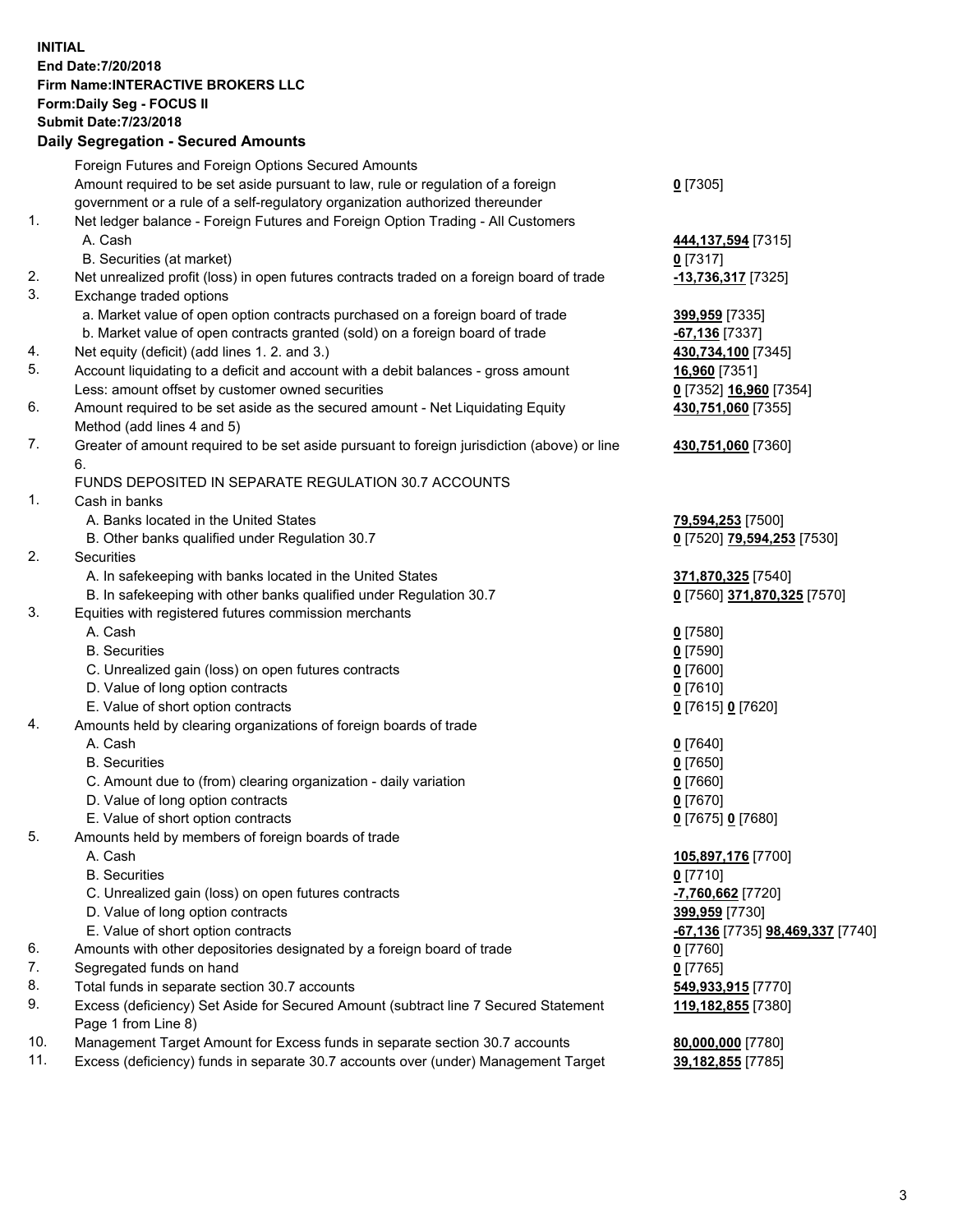**INITIAL End Date:7/20/2018 Firm Name:INTERACTIVE BROKERS LLC Form:Daily Seg - FOCUS II Submit Date:7/23/2018 Daily Segregation - Segregation Statement** SEGREGATION REQUIREMENTS(Section 4d(2) of the CEAct) 1. Net ledger balance A. Cash **3,982,897,546** [7010] B. Securities (at market) **0** [7020] 2. Net unrealized profit (loss) in open futures contracts traded on a contract market **5,583,305** [7030] 3. Exchange traded options A. Add market value of open option contracts purchased on a contract market **206,291,842** [7032] B. Deduct market value of open option contracts granted (sold) on a contract market **-190,210,463** [7033] 4. Net equity (deficit) (add lines 1, 2 and 3) **4,004,562,230** [7040] 5. Accounts liquidating to a deficit and accounts with debit balances - gross amount **162,989** [7045] Less: amount offset by customer securities **0** [7047] **162,989** [7050] 6. Amount required to be segregated (add lines 4 and 5) **4,004,725,219** [7060] FUNDS IN SEGREGATED ACCOUNTS 7. Deposited in segregated funds bank accounts A. Cash **901,761,338** [7070] B. Securities representing investments of customers' funds (at market) **2,085,002,505** [7080] C. Securities held for particular customers or option customers in lieu of cash (at market) **0** [7090] 8. Margins on deposit with derivatives clearing organizations of contract markets A. Cash **25,969,212** [7100] B. Securities representing investments of customers' funds (at market) **1,172,742,725** [7110] C. Securities held for particular customers or option customers in lieu of cash (at market) **0** [7120] 9. Net settlement from (to) derivatives clearing organizations of contract markets **2,363,020** [7130] 10. Exchange traded options A. Value of open long option contracts **206,240,545** [7132] B. Value of open short option contracts **-190,195,515** [7133] 11. Net equities with other FCMs A. Net liquidating equity **0** [7140] B. Securities representing investments of customers' funds (at market) **0** [7160] C. Securities held for particular customers or option customers in lieu of cash (at market) **0** [7170] 12. Segregated funds on hand **0** [7150] 13. Total amount in segregation (add lines 7 through 12) **4,203,883,830** [7180] 14. Excess (deficiency) funds in segregation (subtract line 6 from line 13) **199,158,611** [7190] 15. Management Target Amount for Excess funds in segregation **155,000,000** [7194]

16. Excess (deficiency) funds in segregation over (under) Management Target Amount Excess

**44,158,611** [7198]